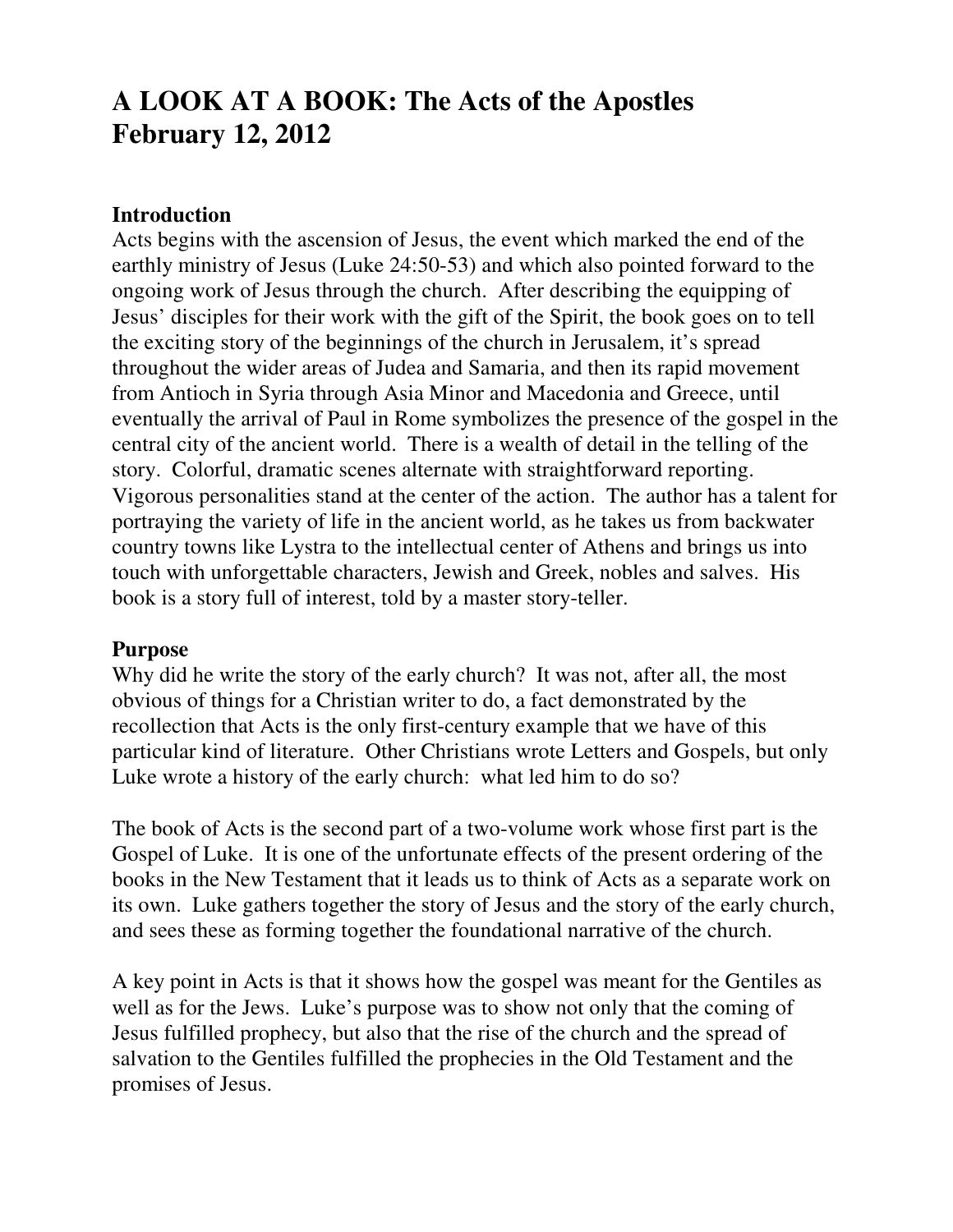#### **The Theology of Acts**

*The continuation of God's purpose in history*. The story recorded in Acts is seen as standing in continuity with the mighty acts of God recorded in the Old Testament and with the ministry of Jesus. First, the events recorded in Acts are seen as being brought about by the will and purpose of God. The story of the death and resurrection of Jesus is the most obvious example of an event which is traced to "the definite plan and foreknowledge of God" (2:23). Secondly, the life of the church was regarded as taking place in fulfillment of Scripture. The prophecies made in the Old Testament governed the course of church history – the outpouring of the Spirit and the proclamation of salvation (2:17-21), the mission to the Gentiles (13:47) and their incorporation in the church (15:16-18), and the refusal of the Jews as a whole to respond to the gospel (28:25-27). Thirdly, the life of the church was directed by God at crucial stages. Sometimes the Spirit directed the church what to do (13:2; 15:28; 16:6). At other times angels spoke to Christian missionaries (5:19f.; 8:26; 27:23), or messages were mediated by prophets (11:28, 21:11f.). On occasion the Lord himself appeared to his servants (18:9; 23:11). Fourthly, the power of God was seen in signs and wonders which were performed by the name of Jesus (3:16; 14:3). As a result the work of the Christian mission can be said to be carried out by God (15:4).

*The mission and the message*. Acts is a book about mission. It is not unfair to take 1:8 as a summary of its contents: "You shall be my witnesses in Jerusalem and in all Judea (ch. 1-7) and Samaria (ch. 8-12) and to the end of the earth (ch 13- 28)." Another way to outline the book is the acts of Peter (ch. 1-12) and the acts of Paul (ch. 13-28). The purpose of the Christian church was to bear witness to Jesus. The message which was proclaimed is expounded in a series of public addresses scattered throughout the book. Broadly speaking, it was concerned with the fact that Jesus, who had been raised from the dead by God after being put to death by the Jews, had been declared to be the Jewish Messiah and the Lord, and hence the source of salvation. It was through Him that forgiveness of sins was offered to men, and it was from Him that the gift of the Spirit had come down to the church. The way in which Jesus functions as a Savior is not made clear in Acts; there is not a close link made between his death and the possibility of salvation (except in 20:28), and the impression gained is rather that it was by virtue of being raised from the dead and exalted by the Father that Jesus received the authority to bestow salvation and to carry out his mighty acts in the church. It is thus the resurrection and exaltation of Jesus which stands at the center of the preaching in Acts. The main story line in Acts is concerned with the spread of this message. It begins with the existence of a small group of followers of the earthly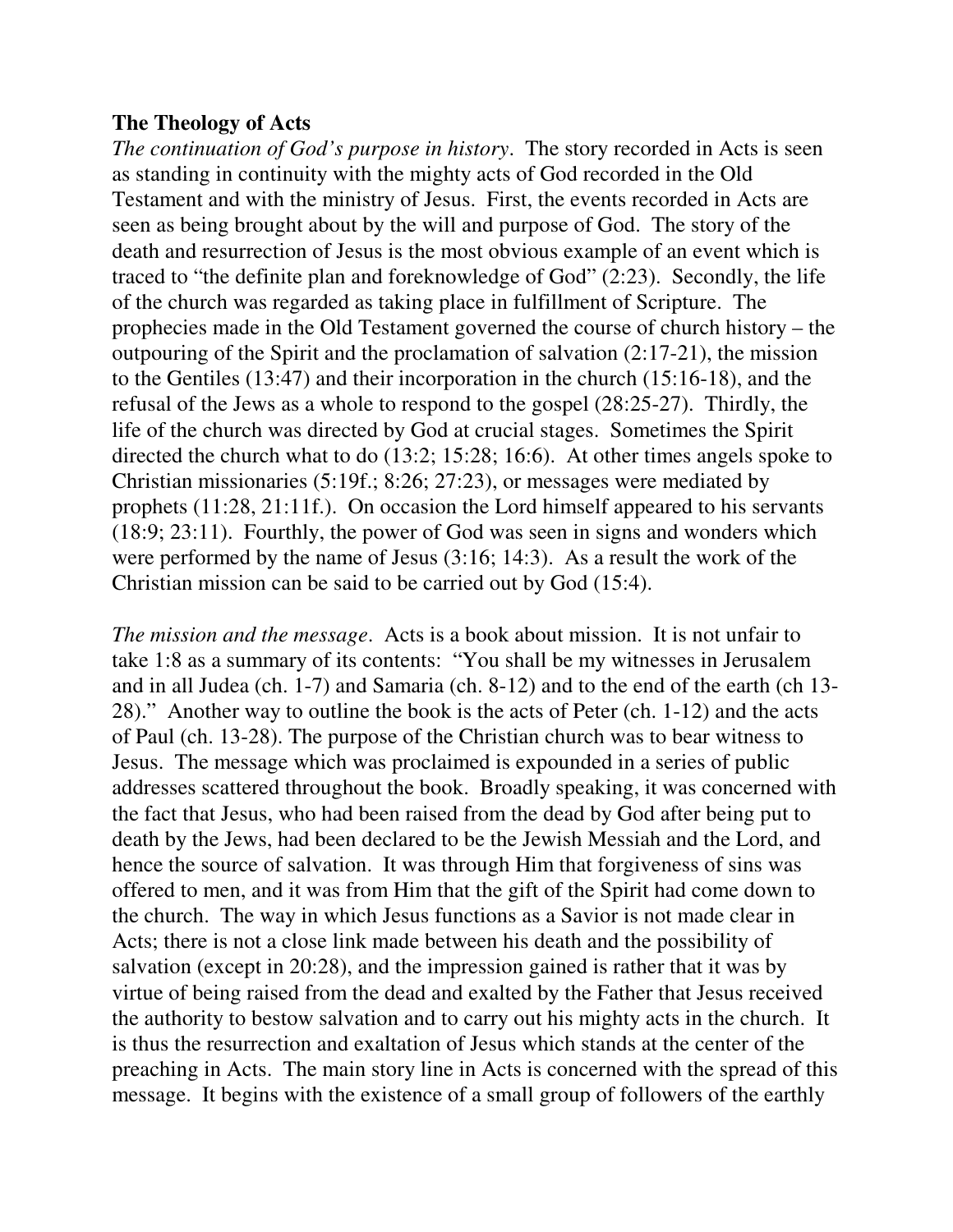Jesus gathered in Jerusalem, and describes how under the impact of the gift of the Spirit they become witnesses to Jesus and gathered an increasing number of converts. Finally, we have the account of Paul's journey to Rome. In the broad sense it can be said that the purpose of the account is to show how the gospel, in the person of Paul, came to Rome. (Abrupt ending: Paul is in prison, but what happens next? Did he appear before Caesar? Was he condemned? Martyred? Or released?)

*Progress despite opposition*. Acts is much concerned with the opposition which surrounds the spread of the gospel. "Through many tribulations we must enter the kingdom of God (14:22). It begins with the mockery of the apostles on the day of Pentecost and continues with the attempts of the Sanhedrin to force them to remain silent about Jesus. It comes to a swift climax in the death of the first martyr, Stephen, and the wave of persecution that followed his death. A Jewish king attempted to curry favor with the people by putting James to death, and only a miracle saved Peter from the same fate. When the missionaries moved out into the Roman world, they were dogged by opposition. Usually it began with the Jews who viewed the evangelism of the Gentiles with disfavor, but in many cases the Jews were able to gain support form pagan sympathizers in acts of violence against the missionaries. This led on occasion to the missionaries being brought before the magistrates. Opposition becomes an occasion for evangelism.

*The inclusion of the Gentiles in the people of God.* Acts reflects the tremendous tensions which existed in the early church over the basis of the Gentile mission. Although the Gospels record the commission given by Jesus that his disciples should take the gospel to all nations, at first the church was composed of Jews and carried out its evangelism among Jews. But within a few years the church found itself preaching the gospel to Samaritans, uncircumcised God-fearers and finally to pagan Gentiles. This progression is seen by Luke as divinely willed and prophesied; it was a turn of events that came about apart from any conscious planning by the church. The church had to come to terms with this fact. The essence of the problem was whether the rise of the church had produced a new society that was different from Judiasm.

*The life and organization of the church*. Luke is concerned to offer a picture of the life and worship of the church no doubt as a pattern to provide guidance for the church in his own time. From the brief summaries in the early chapters of Acts (2:42-47; 4:32-37) we gain a picture of small groups meeting together for teaching, fellowship, prayer and the breaking of bread. Entrance to the church is by baptism with water. Luke particularly stresses the importance of the Spirit in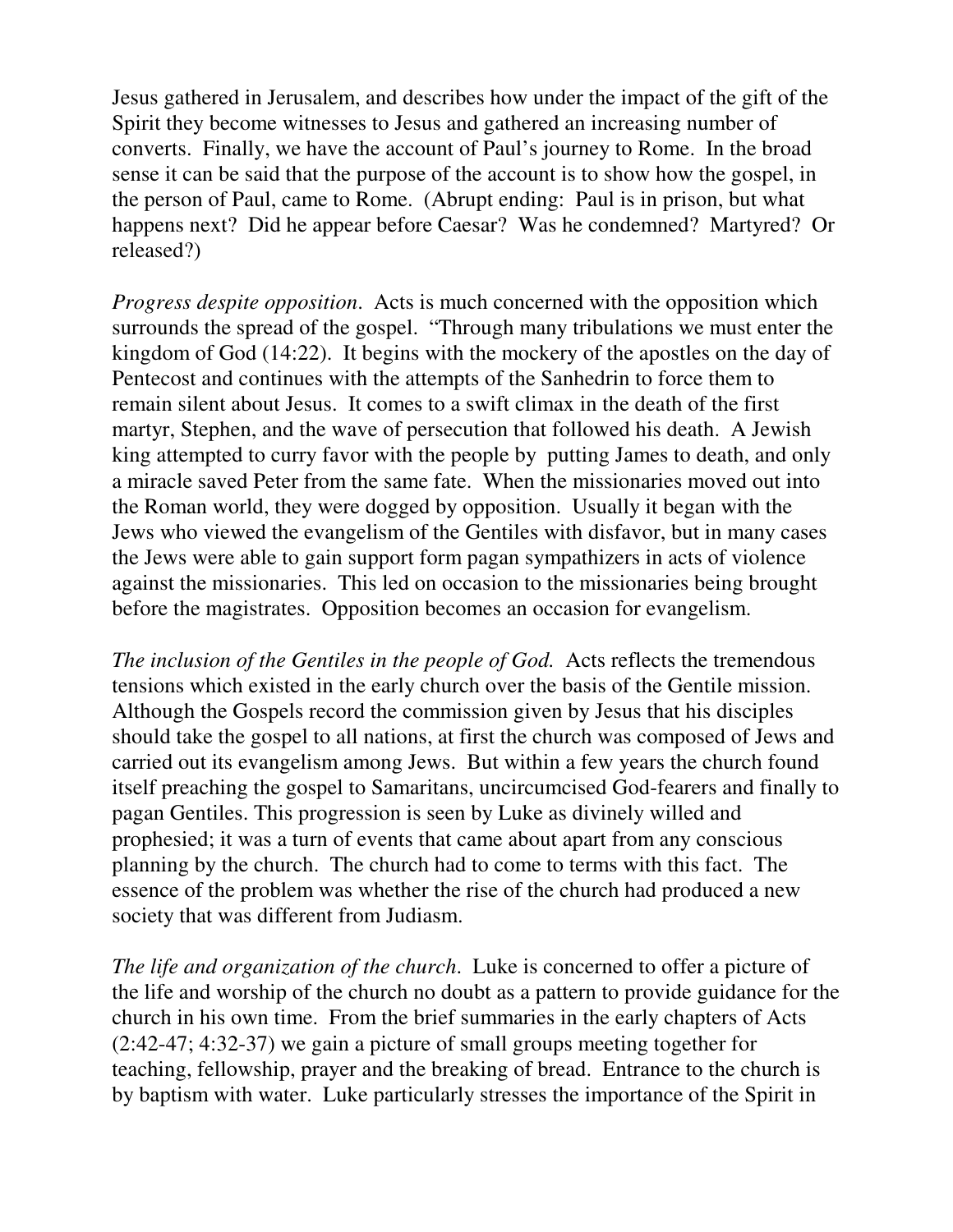the life of the church. The Spirit is the common possession of every Christian, the source of joy and power, and Christian leaders are people who are especially filled with the Spirit to perform their various functions. The Spirit guides the church in its choice of leaders and in its evangelistic activity to such an extent that Acts has sometimes been described as the book of "The Acts of the Holy Spirit." We also learn something about the work of missionaries. The principle of team work was established from the start, and for the most part the missionaries travelled in groups of two or more. Luke records several sermons as examples of the way in which the gospel was preached, and one example of Paul speaking to Christian leaders about their responsibilities (20:17-35). Luke's story is very much structured on the careers of the two Christian leaders, Peter and Paul.

*Christianity deserves freedom*. A subsidiary purpose in Acts is to show that Christianity deserves continued freedom because it is derived from Judaism, which had legal standing, and because it is not politically disloyal to Rome. Therefore Luke repeatedly cites favorable judgments concerning Christianity and its proponents by various kinds of local and provincial governmental officials. This apologetic was needed because Christianity started with the handicap that its founder had died as a condemned criminal under a Roman governor. And wherever Christianity spread, disturbance resulted.

## **The Origins of Acts**

*Authorship.* Throughout the preceding discussion we have been content to refer to the author of Acts by his traditional name of "Luke." But was the author in fact the person known in the New Testament by his name, the physician, friend and colleague of Paul (Colossians 4:14; Philemon 24; II Timothy 4:11)? Two lines of argument favor this identification. First, there is the internal evidence of Acts. Certain passages are written in the first person plural, and the most plausible interpretation of them is that they come from the pen of a companion of Paul, and that they were incorporated in Acts without change of style because the author of this source was himself the author of the book. When we ask who this companion of Paul was, we can eliminate various persons who are mentioned by name in Acts, such as Timothy and Aristarchus. Secondly, there is the external evidence from early church writers. The clearest evidence is that of Irenaeus (c. AD 180) who names Luke as the author of the third Gospel and Acts. From this point onwards the tradition is firmly attested. Both Luke and Acts are dedicated to Theophilus. Both also have similar language and style, containing some of the most cultured Greek of the New Testament.